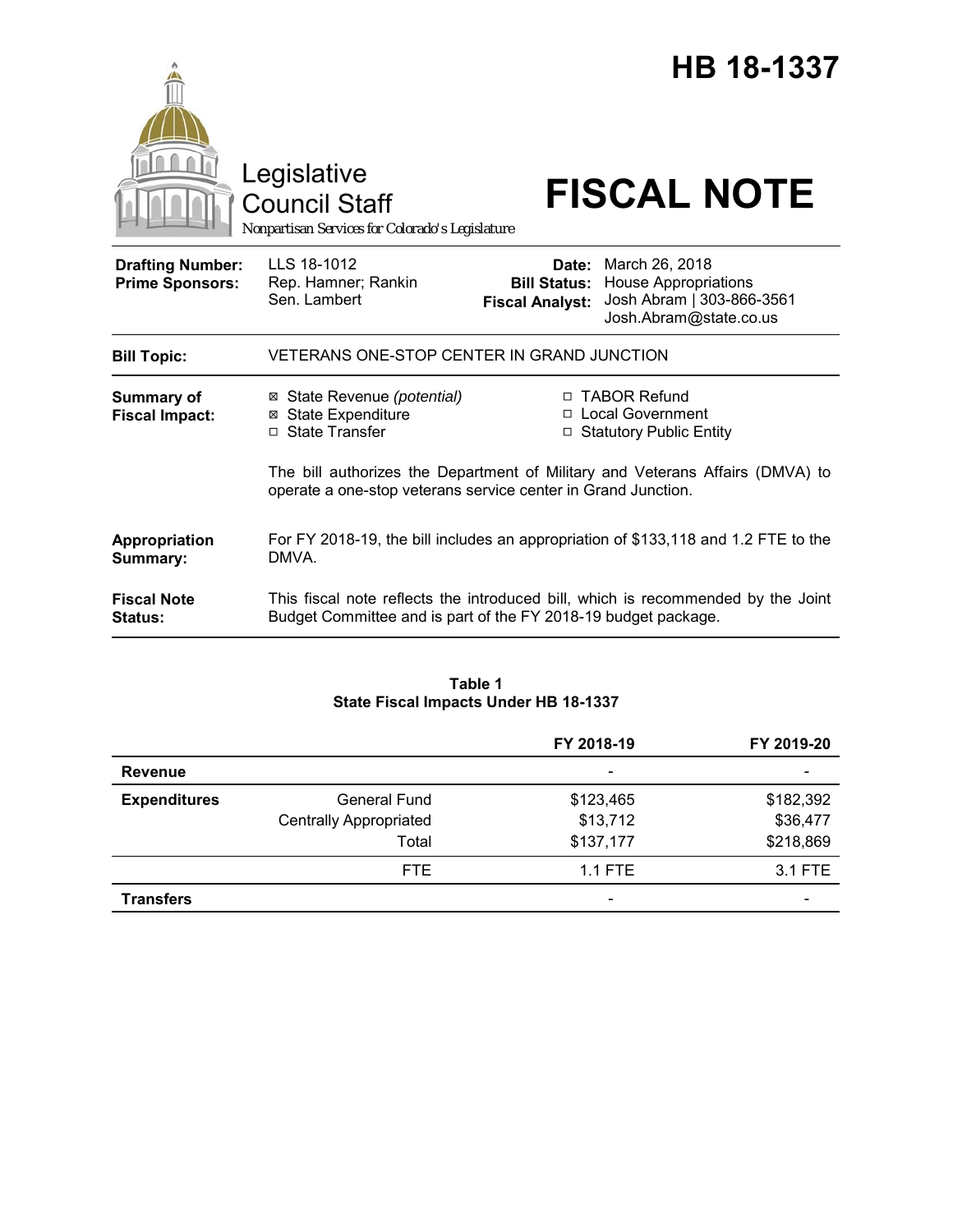March 26, 2018

### **Summary of Legislation**

The bill authorizes the Department of Military and Veterans Affairs (DMVA) to operate a veterans' one-stop center in Grand Junction. The DMVA may staff the center with department employees or contract with one or more private vendors for the management of the facility. The DMVA is required to establish an advisory board for the center and develop procedures for evaluating the center's effectiveness. The DMVA may also provide identification cards issued by the U.S. Department of Defense to eligible military members, retirees, and their family members.

The bill creates the Veterans One-Stop Center Cash Fund, consisting of money from the General Fund, and from private gifts, grants, or donations. The bill authorizes appropriations for the center from either the cash fund or the General Fund. The bill includes a General Fund appropriation of \$133,118 and 1.2 FTE to the DMVA. The program repeals September 1, 2023, following a sunset review prepared by the Department of Regulatory Agencies.

### **Background**

During the 2017 legislative session, the General Assembly authorized a capital appropriation to the DMVA of \$3,509,650 to remodel the vacant Grand Junction Army National Guard Armory for a new veterans' one-stop center. The DMVA's capital request anticipated that design would begin July 2017 and construction would be completed and the facility occupied by October 2019. The request also anticipated requiring approximately \$150,000 and 2.2 FTE per year to manage the facility, and about \$8,000 in utilities, once the facility is open. The DMVA is currently working with a group of stakeholders on the center's renovation, and expects to have the facility open and operational in May 2019.

### **State Revenue**

The DMVA may accept private gifts, grants, and donations for operation of the center. No amount of this revenue has been identified. State revenue from private sources is exempt from constitutional spending limits.

#### **State Expenditures**

For FY 2018-19, state expenditures in the DMVA increase by \$137,177 and 1.1 FTE. For FY 2019-20, state expenditures increase to \$218,869 and 3.1 FTE. New expenditures are displayed in Table 2. Expenses in FY 2018-19 are prorated to account for the General Fund pay date shift.